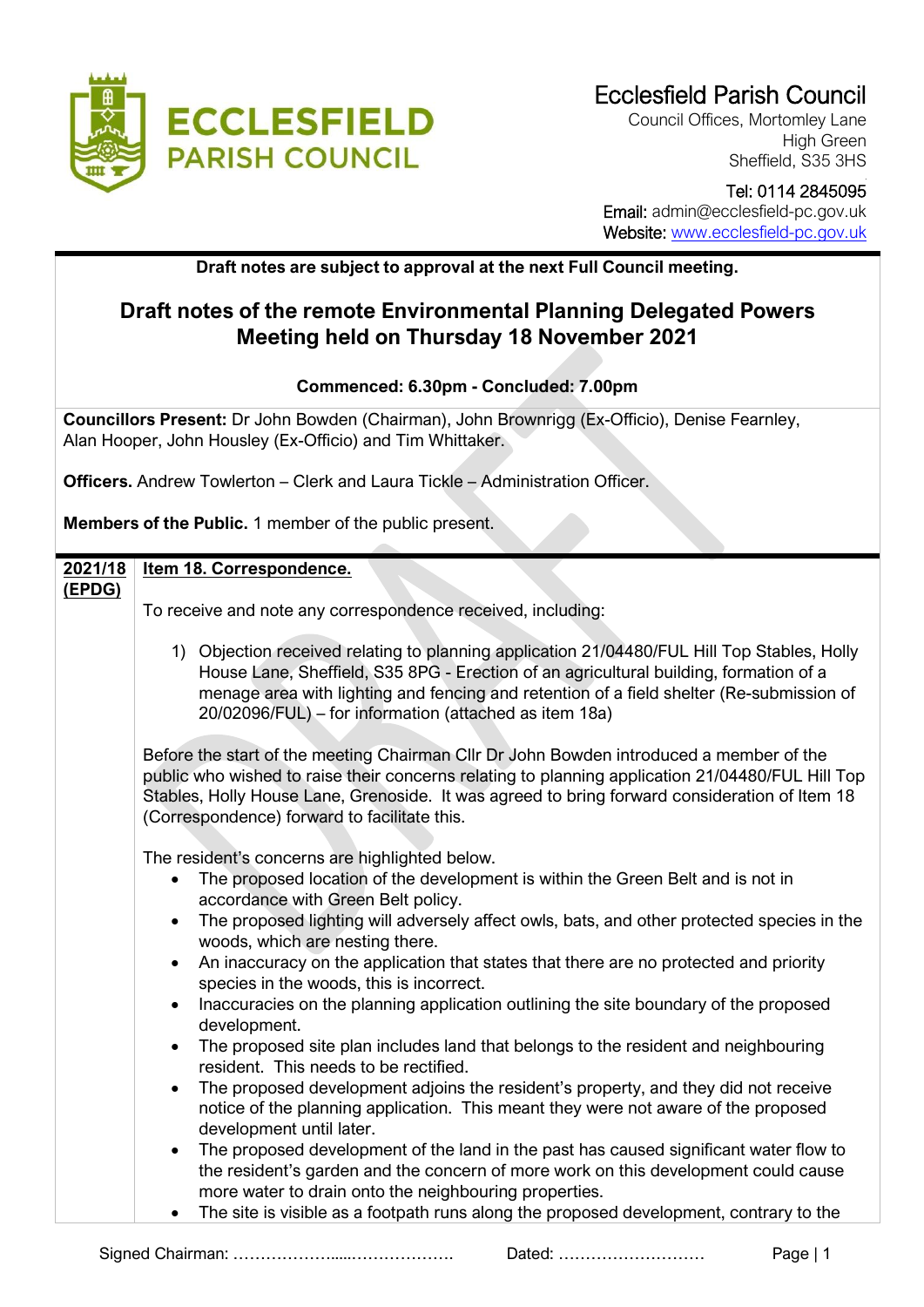|         | application stating that it is not visible.                                                       |  |  |  |  |  |
|---------|---------------------------------------------------------------------------------------------------|--|--|--|--|--|
|         |                                                                                                   |  |  |  |  |  |
|         | Concerns that the proposal of the stabling could become a small-scale commercial                  |  |  |  |  |  |
|         | enterprise due to the scale of the proposed development.                                          |  |  |  |  |  |
|         |                                                                                                   |  |  |  |  |  |
|         | Councillor Alan Hooper informed the Committee and the resident that Sheffield City Councillor     |  |  |  |  |  |
|         |                                                                                                   |  |  |  |  |  |
|         | Mike Levery is heavily involved with this planning application, including addressing the many     |  |  |  |  |  |
|         | concerns residents and others with it.                                                            |  |  |  |  |  |
|         |                                                                                                   |  |  |  |  |  |
|         | Chairman Councillor Dr John Bowden suggested that the Council should write a supplementary        |  |  |  |  |  |
|         | letter to the Sheffield City Council Planning department highlighting the resident's concerns and |  |  |  |  |  |
|         |                                                                                                   |  |  |  |  |  |
|         | that the Council support these and asking they be addressed as part of the consideration of the   |  |  |  |  |  |
|         | planning application. This was agreed.                                                            |  |  |  |  |  |
|         |                                                                                                   |  |  |  |  |  |
| 2021/16 | Item 16. Planning applications for consultation                                                   |  |  |  |  |  |
| (EPDG)  |                                                                                                   |  |  |  |  |  |
|         | 2 planning applications were considered (this is shown at Appendix 1).                            |  |  |  |  |  |
|         |                                                                                                   |  |  |  |  |  |
|         |                                                                                                   |  |  |  |  |  |
|         | The Council had no objections or comments to make on these planning applications.                 |  |  |  |  |  |
|         |                                                                                                   |  |  |  |  |  |
| 2021/17 | Item 17. To receive notifications of any planning decision notices received in to Ecclesfield     |  |  |  |  |  |
| (EPDG)  | Parish Council from Sheffield City Council (these are shown at Appendix 2)                        |  |  |  |  |  |
|         |                                                                                                   |  |  |  |  |  |
|         |                                                                                                   |  |  |  |  |  |
|         | These were noted by the Meeting.                                                                  |  |  |  |  |  |
|         |                                                                                                   |  |  |  |  |  |
| 2021/19 | Item 19. Date and times of future meetings.                                                       |  |  |  |  |  |
| (EPDG)  |                                                                                                   |  |  |  |  |  |
|         | To note the date and time of the next scheduled Environmental Planning Committee meeting to       |  |  |  |  |  |
|         |                                                                                                   |  |  |  |  |  |
|         | take place on Thursday 2 December 2021 at 6.30pm.                                                 |  |  |  |  |  |
|         |                                                                                                   |  |  |  |  |  |
|         | To note the date and time of the next scheduled Council meeting to take place on Thursday 2       |  |  |  |  |  |
|         | December 2021 at 7.15pm.                                                                          |  |  |  |  |  |
|         |                                                                                                   |  |  |  |  |  |
|         | These were noted by the Meeting.                                                                  |  |  |  |  |  |
|         |                                                                                                   |  |  |  |  |  |
|         |                                                                                                   |  |  |  |  |  |

# **Appendix 1 Planning applications considered**

| Date<br>Received | Planning<br>Reference | <b>Site Location</b>                              | <b>Brief Description of Proposal</b>                                                                                                                                                                                                                                                                                   | Date Comments<br><b>Due</b> |
|------------------|-----------------------|---------------------------------------------------|------------------------------------------------------------------------------------------------------------------------------------------------------------------------------------------------------------------------------------------------------------------------------------------------------------------------|-----------------------------|
| 5.11.21          | 21/04578/FUL          | 38 Creswick Lane,<br>Sheffield,<br><b>S35 8NL</b> | Alterations to dwellinghouse<br>including front single-storey<br>extension with roof terrace,<br>single-storey rear extension at<br>ground floor level, alterations to<br>roof to create additional living<br>accommodation including dormer<br>windows and landscaping works<br>with new boundary posts and<br>gates. | 25.11.21                    |
| 10.11.21         | 21/04650/FUL          | 14 Lane Head,<br>Sheffield,<br><b>S35 8PH</b>     | Erection of a single-storey<br>detached outbuilding for use as<br>home office                                                                                                                                                                                                                                          | 30.11.21                    |